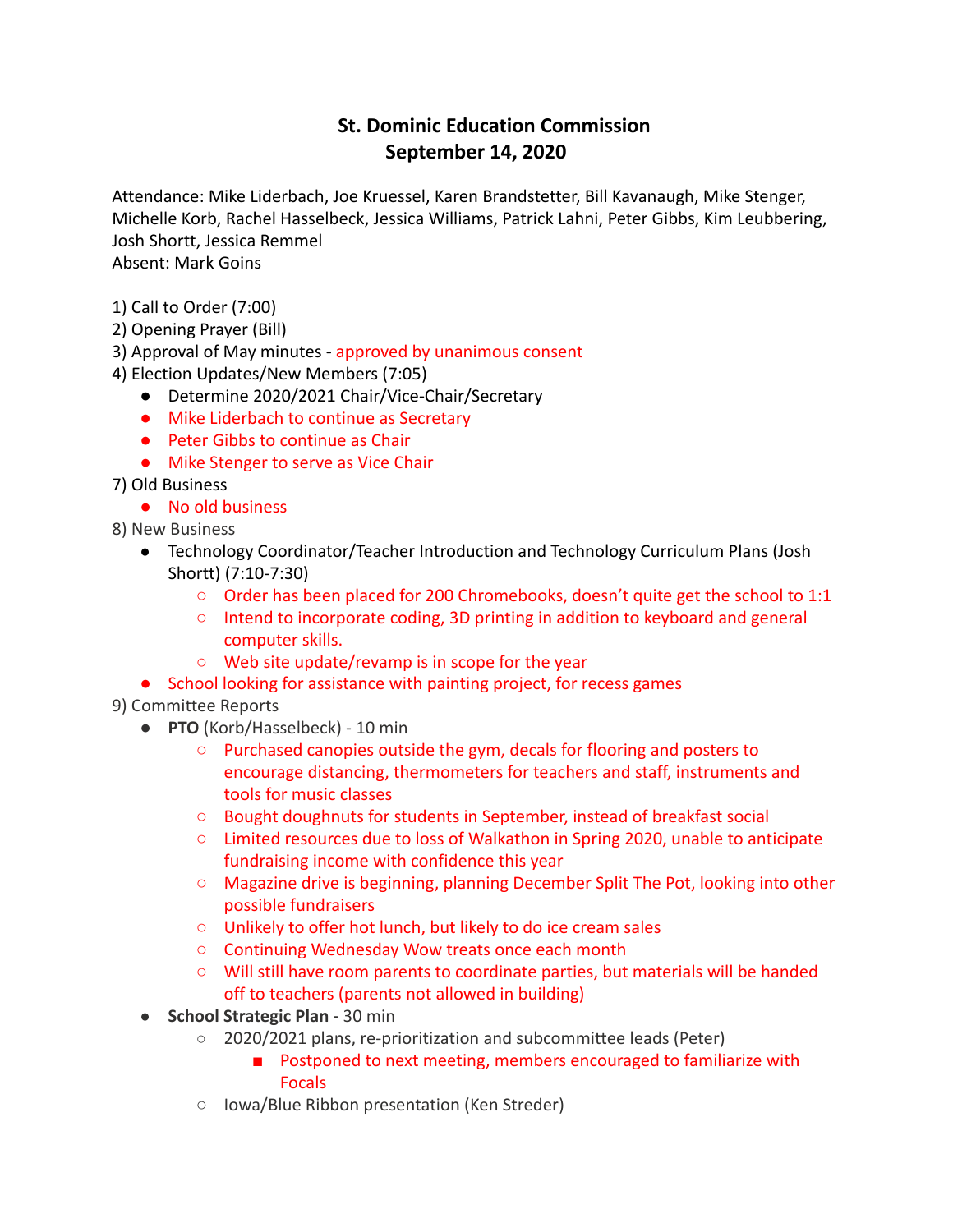- Review of school's Iowa performance in 2017, 2018, 2019 (2020 scores unavailable due to interruption from COVID)
- Mixed results comparing YOY and vs Archdiocese depending on grade, subject
- No evidence of impact from % of Ed Choice students
- Copies of analysis are available upon request
- **Principal's Report** (Bill) 30 min
	- School restart updates, etc (including updates from school nurse)
	- Morning drop off procedures
		- Continuing to evaluate process, consider alternatives
		- School has asked Delhi Police for traffic assistance, PD has so far chosen a passive role
- **Tuition Credit** (Lahni) 5 min
	- 2019-2020 Shoparoo check still missing. Program discontinued, generated ~\$800 revenue per year
	- ~\$120 from Remke
	- \$3282.16 received from Kroger, 548 households. No longer appears on receipt, leading families to incorrectly think they've been removed from program
	- No update on Amazon Smile
	- Restaurant fundraisers TBD
- **Faith Formation -** 5 min
	- First Communion
		- Sept 19 for 3rd grade (didn't have it in Spring per usual). Restricting # of guests, no procession, no group picture
	- Beginning conversations about December Confirmation (12/1)
		- Looking for service opportunities to recommend that don't require in-person interaction
		- Won't have sponsors dinner, retreat will be remote
- 10) Next Meeting Monday, October 12th at 7pm in school library.
- 11) Closing Prayer
- 12) Adjournment (9:00)

## **Principal's Report**

1. Enrollment as of 9/14/20 by grade level

|           | 2019-2020 | 2020-2021 |
|-----------|-----------|-----------|
| Preschool | 61        | 47        |
| $K-8$     | 347       | 358       |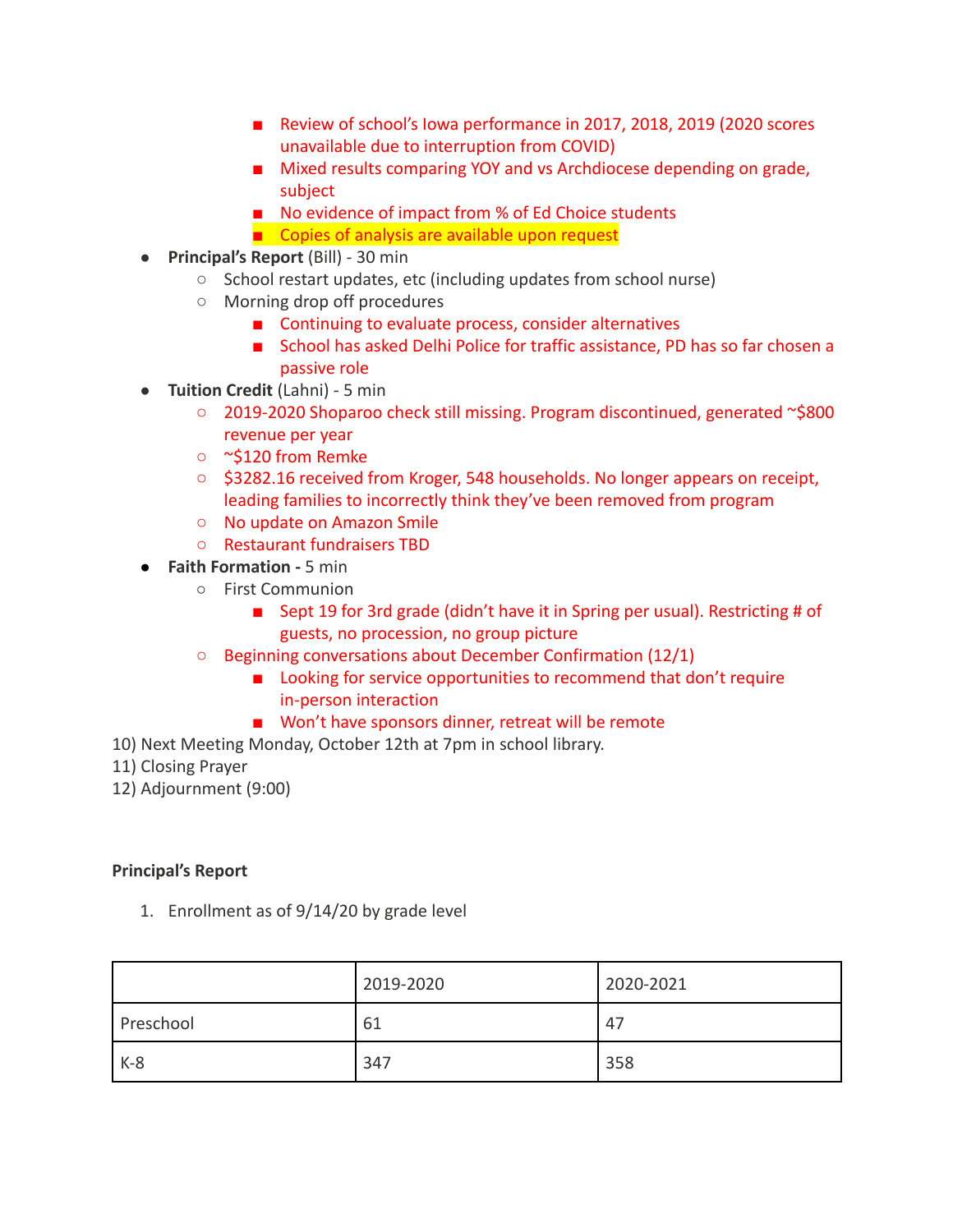| Total | 408 | 405 |
|-------|-----|-----|
|-------|-----|-----|

- 2. New Teachers/Staff for 2020-2021 School Year
	- Mr. Josh Shortt Technology Coordinator
	- Mr. Mitch Ward 8th Grade Religion, 8th/7th Grade English
	- Mr. Brad Ohmer 1st grade (Last school year Brad taught in our Preschool Program)
	- Mr. Mike Williams Preschool Teacher (Last school year Mike worked as an aide in our Preschool Program)
	- Mrs. Amy Walter Preschool Aide (Amy will also be on our substitute teacher list)
	- Ms. Mia Roth "Floater" in the Preschool.
	- Mrs. Stephanie Sitzler School's only secretary due to budget as well as streamlining the office to become more efficient
- 3. Program Change

Mrs. Teepen will be teaching Advanced Reading to 7th & 8th Grade this year instead of the Able Reader Program (K-3 grades) as well continuing to teach the Advanced Math Program for Grades 5-8.

- Reinstating Advanced Reading is part of the Strategic Plan
- Concerns raised about eliminating Able Reader program. Discussions are in process to add enrichment to Library specials.
- 4. Building/Outside Improvements
	- Air Conditioning Grades K-8 have window AC units installed in each classroom!!! Preschool and Auxiliary classroom air conditioning units have been ordered and we are waiting for them to arrive so they can be installed.
	- Art Room New chairs, tables, and bookcases have been ordered and are in the process of being set up in the Art Room. Also, new windows and blinds were installed as well.
	- Three portable sinks were paid for by our PTO for the Preschool.
	- All three Preschool rooms were repainted to a warmer/less stimulating color.
	- The Men's Society laid sod down in the Preschool play area, put it into place, and smoothed it out a few weeks ago.
	- The Men's Society donated drinks and snacks for the teachers and staff before school started. The teachers and staff were so appreciative!!!
- 5. Technology Update
	- Staff received 6 hours of training regarding Google Classroom in the summer, taught by Sarah Keller. Josh Shortt reached out to her and she came for two 3 hour sessions that she tailored directly to the staff's needs regarding Google Classroom.